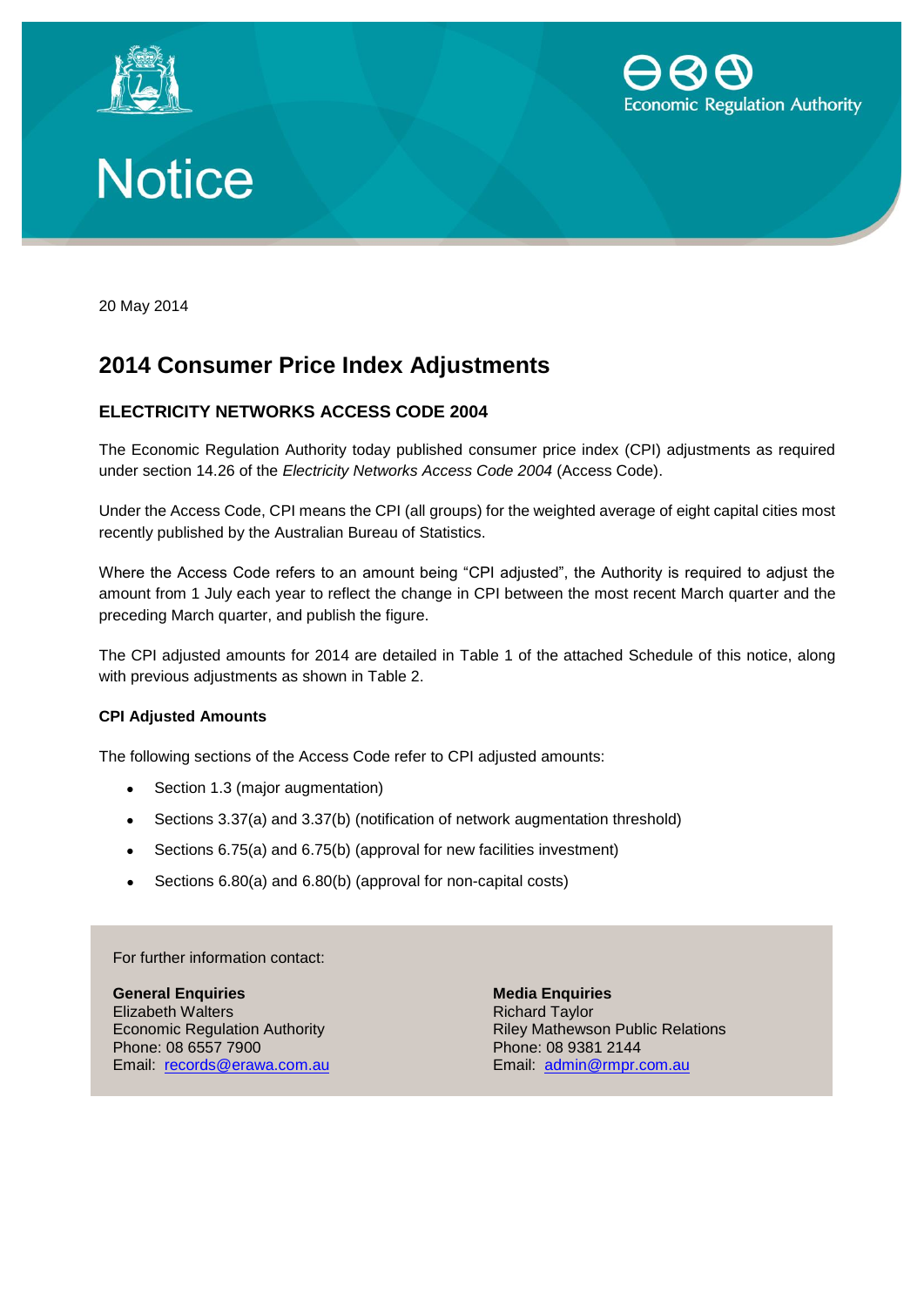## **SCHEDULE 1**

#### **Table 1: Consumer Price Index (March Quarter)**

| Year | <b>March Quarter</b><br><b>Preceding 1 July</b> | <b>March Quarter</b><br><b>Previous Year</b> | % Change |
|------|-------------------------------------------------|----------------------------------------------|----------|
| 2004 | 144.1                                           |                                              |          |
| 2005 | 147.5                                           | 144.1                                        | 2.36%    |
| 2006 | 151.9                                           | 147.5                                        | 2.98%    |
| 2007 | 155.6                                           | 151.9                                        | 2.44%    |
| 2008 | 162.2                                           | 155.6                                        | 4.24%    |
| 2009 | 166.2                                           | 162.2                                        | 2.47%    |
| 2010 | 171.0                                           | 166.2                                        | 2.89%    |
| 2011 | 176.7                                           | 171.0                                        | 3.33%    |
| 2012 | 179.5                                           | 176.7                                        | 1.58%    |
| 2013 | 102.4                                           | 99.9                                         | 2.50%    |
| 2014 | 105.4                                           | 102.4                                        | 2.90%    |

*Source: Australian Bureau of Statistics. Cat. No. 6401.0 – Consumer Price Index, Australia.*

*Note: From the September quarter 2012, all Australian Bureau of Statistics index numbers for the CPI were calculated on a new index reference period of 2011–12. This resulted in the index numbers for the index series being reset to 100.0 for the financial year 2011–12. The Australian Bureau of Statistics notes that period-to-period percentage changes in the new index series may differ slightly to those previously published due to rounding and re-referencing but that the differences do not constitute a revision. As a result, the Authority has not recast the previous percentage changes calculated under the old series to match the new series.*